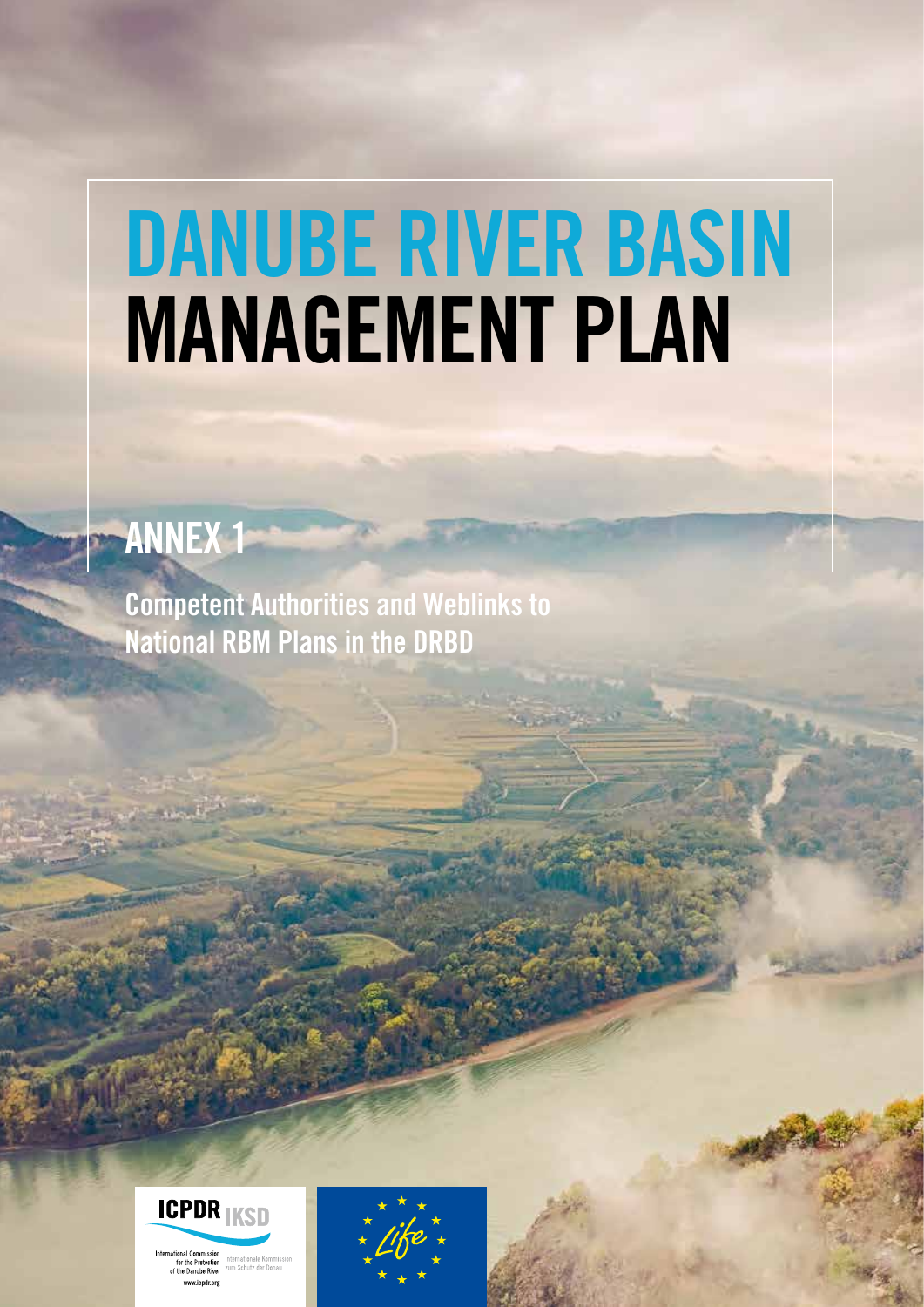#### **Austria**

Federal Ministry for Agriculture, Regions and Tourism Stubenring 1 1012 Wien [www.bmlrt.gv.at](http://www.bmlrt.gv.at/)

National RBM Plan: [info.bmlrt.gv.at/themen/wasser/wisa/ngp.html](https://info.bmlrt.gv.at/themen/wasser/wisa/ngp.html)

**Bosnia and Herzegovina** Ministry of Foreign Trade and Economic Relations Musala 9 71000 Sarajevo [www.mvteo.gov.ba](http://www.mvteo.gov.ba/)

Federal Ministry of Agriculture, Water Management and Forestry Hamdije Ćemerlića 2 71000 Sarajevo [www.fmpvs.gov.ba](http://www.fmpvs.gov.ba/)

National RBM Plan: [www.voda.ba/plan-upravljanja-2022-2027](http://www.voda.ba/plan-upravljanja-2022-2027)

Ministry of Agriculture, Forestry and Water Management of Republika Srpska Trg Republike Srpske 1 78000 Banja Luka [www.vladars.net](http://www.vladars.net/)

National RBM Plan: [www.voders.org/dokumentacija](http://www.voders.org/dokumentacija)

**Bulgaria** Ministry of Environment and Water 22 Maria-Luisa Blvd. 1000 Sofia [www.moew.government.bg](http://www.moew.government.bg/)

Danube River Basin Directorate 60, Chataldzha str. 5800 Pleven [www.bd-dunav.org](http://www.bd-dunav.org/)

National RBM Plan: [www.bd-dunav.org/content/upravlenie-na](http://www.bd-dunav.org/content/upravlenie-na-vodite/plan-za-upravlenie-na-rechniia-baseyn/purb-2022-2027-v-dunavski-rayon/)[vodite/plan-za-upravlenie-na-rechniia](http://www.bd-dunav.org/content/upravlenie-na-vodite/plan-za-upravlenie-na-rechniia-baseyn/purb-2022-2027-v-dunavski-rayon/)[baseyn/purb-2022-2027-v-dunavski-rayon/](http://www.bd-dunav.org/content/upravlenie-na-vodite/plan-za-upravlenie-na-rechniia-baseyn/purb-2022-2027-v-dunavski-rayon/)

[www.moew.government.bg/bg/vodi/planove](http://www.moew.government.bg/bg/vodi/planove-za-upravlenie/planove-za-upravlenie-na-rechnite-basejni-purb/planove-za-upravlenie-na-rechnite-basejni-2022-2027-g)[za-upravlenie/planove-za-upravlenie-na-](http://www.moew.government.bg/bg/vodi/planove-za-upravlenie/planove-za-upravlenie-na-rechnite-basejni-purb/planove-za-upravlenie-na-rechnite-basejni-2022-2027-g) [rechnite-basejni-purb/planove-za-upravlenie](http://www.moew.government.bg/bg/vodi/planove-za-upravlenie/planove-za-upravlenie-na-rechnite-basejni-purb/planove-za-upravlenie-na-rechnite-basejni-2022-2027-g)[na-rechnite-basejni-2022-2027-g](http://www.moew.government.bg/bg/vodi/planove-za-upravlenie/planove-za-upravlenie-na-rechnite-basejni-purb/planove-za-upravlenie-na-rechnite-basejni-2022-2027-g)

#### **Croatia**

Ministry of Economy and Sustainable Development Ulica grada Vukovara 78 10000 Zagreb [mingor.gov.hr](https://mingor.gov.hr/)

Croatian Waters Ulica grada Vukovara 220 10000 Zagreb [www.voda.hr](https://voda.hr/)

National RBM Plan: [https://narodne](https://narodne-novine.nn.hr/clanci/sluzbeni/dodatni/441070.pdf)[novine.nn.hr/clanci/sluzbeni/dodatni/441070.p](https://narodne-novine.nn.hr/clanci/sluzbeni/dodatni/441070.pdf) [df](https://narodne-novine.nn.hr/clanci/sluzbeni/dodatni/441070.pdf) for period 2016-2021; [https://mingor.gov.hr/o-ministarstvu-](https://mingor.gov.hr/o-ministarstvu-1065/djelokrug/uprava-vodnoga-gospodarstva-i-zastite-mora-2033/planski-dokumenti-upravljanja-vodama/plan-upravljanja-vodnim-podrucjima-2022-2027/5556)[1065/djelokrug/uprava-vodnoga-gospodarstva](https://mingor.gov.hr/o-ministarstvu-1065/djelokrug/uprava-vodnoga-gospodarstva-i-zastite-mora-2033/planski-dokumenti-upravljanja-vodama/plan-upravljanja-vodnim-podrucjima-2022-2027/5556)[i-zastite-mora-2033/planski-dokumenti](https://mingor.gov.hr/o-ministarstvu-1065/djelokrug/uprava-vodnoga-gospodarstva-i-zastite-mora-2033/planski-dokumenti-upravljanja-vodama/plan-upravljanja-vodnim-podrucjima-2022-2027/5556)[upravljanja-vodama/plan-upravljanja-vodnim](https://mingor.gov.hr/o-ministarstvu-1065/djelokrug/uprava-vodnoga-gospodarstva-i-zastite-mora-2033/planski-dokumenti-upravljanja-vodama/plan-upravljanja-vodnim-podrucjima-2022-2027/5556)[podrucjima-2022-2027/5556](https://mingor.gov.hr/o-ministarstvu-1065/djelokrug/uprava-vodnoga-gospodarstva-i-zastite-mora-2033/planski-dokumenti-upravljanja-vodama/plan-upravljanja-vodnim-podrucjima-2022-2027/5556) and [https://www.voda.hr/hr/planska](https://www.voda.hr/hr/planska-razdoblja/plansko-razdoblje-2022-2027)[razdoblja/plansko-razdoblje-2022-2027](https://www.voda.hr/hr/planska-razdoblja/plansko-razdoblje-2022-2027) for period 2022-2027

#### **Czech Republic**

Ministry of Environment Vrsovická 65 10010 Praha 10 [www.mzp.cz](http://www.mzp.cz/)

Ministry of Agriculture Tesnov 17 110 00, Praha 1 [eagri.cz](https://eagri.cz/)

National RBM Plan: [eagri.cz/public/web/mze/voda/planovani-v](https://eagri.cz/public/web/mze/voda/planovani-v-oblasti-vod/)[oblasti-vod/](https://eagri.cz/public/web/mze/voda/planovani-v-oblasti-vod/)

#### **Germany**

Bavarian State Ministry for Environment and Consumer Protection Rosenkavalierplatz 2 81925 München [www.stmuv.bayern.de](http://www.stmuv.bayern.de/)

Ministry for the Environment, Climate Protection and the Energy Sector Baden-Württemberg